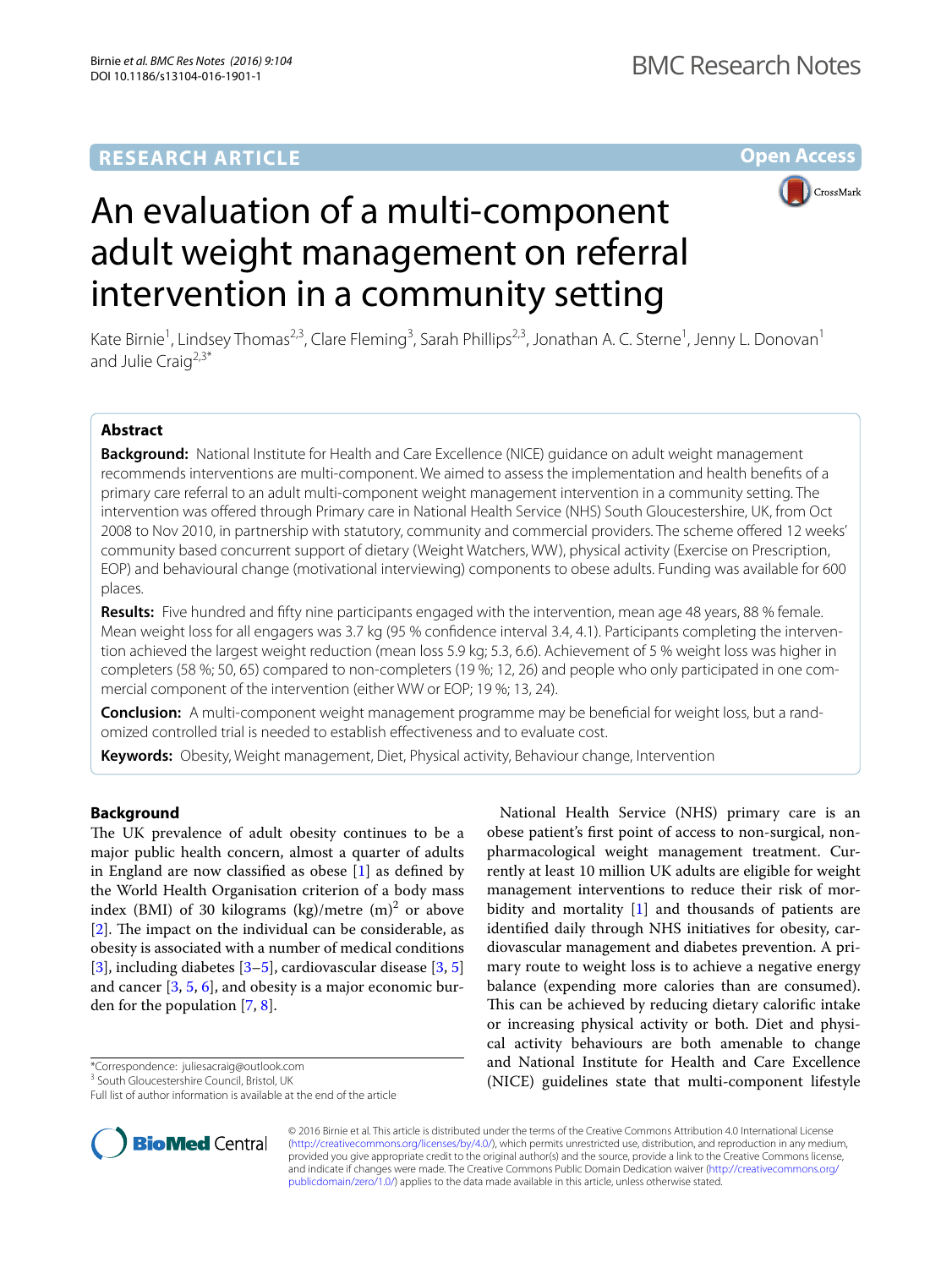interventions that include behaviour change strategies to increase people's physical activity levels and reduce dietary energy intake [[9\]](#page-7-7) are the treatment of choice.

We aimed to assess the implementation and potential health benefits of a novel multi-component weight management on referral intervention that integrated dietary, physical activity and behavioural change (including motivational interviewing) components in a in a community setting.

# **Methods**

## **Study design**

This study was a before and after evaluation of a multicomponent weight management programme ("Weight management on referral"; WMOR) offered through NHS South Gloucestershire, UK, during the period from Oct 2008 to Nov 2010. Usual care prior to WMOR being available was general practitioner (GP) advice only.

## **Recruitment of participants**

Participants were referred into the scheme from 18 of 22 general practices that adopted the intervention in the South Gloucestershire region of England. Individuals were identified opportunistically by GPs and other health professionals in normal practice and referred to the programme if they met the inclusion criteria.

### **Inclusion/exclusion criteria**

Individuals were eligible for WMOR if they were: aged 18 years or over, if their BMI was 30 or above, or a  $BMI \geq 28$  with co-morbidities, had a 'ready to change' attitude (as assessed by the referring GP) and committed to complete both the physical activity and dietary elements of the intervention, and were comfortable in a group situation. People were excluded if they were currently (or in the last 3 months) on a commercial weight management programme, on anti-obesity drugs, on exercise on prescription, or pregnant.

# **Sample size**

Funding was available for 600 places.

# **Intervention**

The WMOR intervention included dietary, physical activity and behavioural change components; aiming to establish behaviour changes by building participants confidence and abilities to carry out exercise and make changes to diet. A commercial partner, Weight Watchers (WW) [\[10](#page-7-8)], provided participants with access to local, community-based, group WW meetings. Participants received free vouchers for 12 weekly supervised group sessions. At each meeting group members were weighed,

there was a discussion led by the group leader and group members could share information and tips. A partnership with South Gloucestershire Council exercise on prescription team (EOP) [[11\]](#page-7-9) provided participants with access to local community-based leisure center gyms for one-to-one physical activity sessions. EOP practitioners are exercise specialists with comprehensive training in physical activity interventions, theory-led behaviour change techniques and dietary training and they delivered the motivational interviewing (MI) aspect of the intervention. MI is a directive focused non-judgemental person-centred counselling style that aims to work with resistance around behaviour change. This support aims to initiate behaviour changes, to strengthen and consolidate participants' commitment and self-confidence to change. Individual goals are agreed and barriers to change, or to engaging with the intervention, are tackled.

The programme started with a 40 min individual session with baseline assessment, delivered by the EOP practitioner. Participants were helped to identify and set personalised realistic short term (12 week) and longer term goals for their weight and physical activity. The participants then attended 12 weekly sessions of separate dietary and physical activity components. All sessions were accessible via public transport. There was a motivational exit assessment conducted by an EOP practitioner at the end of the programme, where the EOP practitioner focused on helping participants become more selfdirected and to build behaviour change into their daily lives.

## **Ethics**

This was a service evaluation; therefore ethical approval was not needed. We obtained written consent from patients to allow use, storage and transfer of personal data for NHS South Gloucestershire, Weight Watchers and South Gloucestershire Council.

# **Measurements**

Participants' weight (kg) and BMI (weight [kg]/height [m]<sup>2</sup>) were measured objectively at baseline and at the weekly EOP and WW sessions. For this study, information on weight and BMI was used from the EOP sessions if available; otherwise recordings from WW were used. Final weight was the measurement taken at week 12, if available; otherwise the previous available measurement was used. Weight loss was calculated as the baseline weight minus the final weight; percentage weight loss was calculated as weight loss divided by baseline weight. BMI was classified according to the WHO definition of the degree of overweight or obesity in adults: 25–29.9 (overweight), 30–34.9 (obesity class 1), 35–39.9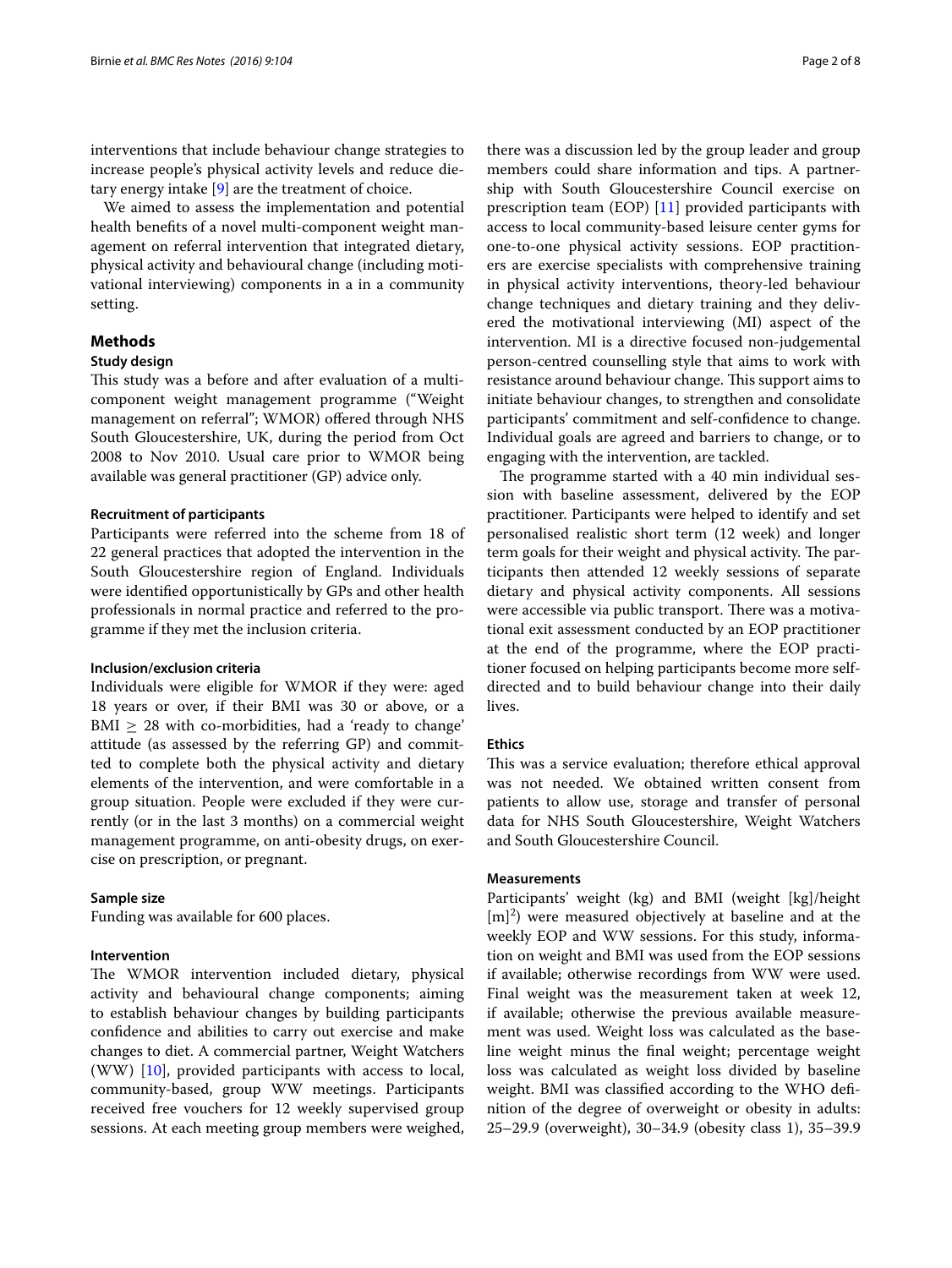(obesity class 2),  $\geq$  40 kg/m<sup>2</sup> (obesity class 3). Physical activity levels were self-reported at baseline and at the weekly EOP sessions. Sedentary levels were considered to be less than 30 min of physical activity with moderate intensity per week and non-sedentary was  $\geq 1$  session of being physically active for 30 min per week. Postcodes of participants home addresses were linked to lower super output areas to match to South Gloucestershire deprivation quintiles from the index of multiple deprivation [\[12](#page-7-10)], ranging from 1 (least deprived) to 5 (most deprived). The domains used in the Indices of Deprivation 2010 were: income deprivation; employment deprivation; health deprivation and disability; education deprivation; crime deprivation; barriers to housing and services deprivation; and living environment deprivation.

## **Statistical methods**

All analyses were carried out using Stata version 12. Chi-square tests and analysis of variance were used to test for differences in baseline characteristics by WMOR completion status. An individual was considered to have completed the intervention if they attended 10 of the 12 sessions, for both EOP and WW. Final weight was compared across completion status subsets controlling for weight at start in linear regression; fully adjusted models controlled for age, sex, baseline activity levels and deprivation quintile. Logistic regression models were used to estimate odds ratios of achieving 5 % weight loss for different WMOR completion status subsets; fully adjusted models controlled for the same characteristics as in the linear regression.

# **Results**

## **Participants**

A total of 559 participants engaged with the WMOR intervention by attending the initial motivational assessment (Fig. [1](#page-3-0)). Of these, 67 participants (12 %) dropped out and did not subsequently engage with any WMOR sessions ('dropouts'). Of the remaining 492 participants, 193 (39 %) did not follow the intended multi-component intervention and only attended one element (i.e., either WW or EOP, but not both; 'one scheme only attenders'). There were 299 participants who started the intended intervention (i.e., attended both WW and EOP concurrently); of these, 163 (55 %) completed the intervention ('two scheme completers' and 136 (45 %) were noncompleters of both the WW and EOP components ('two scheme non-completers'). Of the non-completers, 118 (87 %) completed one component (either WW or EOP). The mean number of sessions attended across all participants who engaged with the scheme was 7 for both EOP and WW (Table [1](#page-4-0)).

The mean age of people recruited to the intervention was 48 (standard deviation [SD] 14) years (Table [1](#page-4-0)). Participants who completed the intervention were on average 53 years, those who dropped out of the intervention were younger, with a mean age of 42 years (p value for a difference between all subsets <0.001). Eighty eight percent of participants were female; there was no evidence of a gender difference between the completion subsets ( $p = 0.7$ ). There was an equal distribution of participants from each of the local deprivation quintile areas. Average weight at baseline for all engagers was 102 (SD 19) kg. There was some evidence that baseline weight differed between groups ( $p = 0.096$ ); the average weight for one scheme only attendees (105 kg) and dropouts (106 kg) was slightly higher than two scheme completers (100 kg) and two scheme non-completers (102 kg). At baseline, 95 % of participants were sedentary, there was no evidence that baseline physical activity differed between groups ( $p = 0.5$ ).

#### **Weight loss**

The mean weight loss for all engagers was 3.7 kg (95 % confidence interval [CI] 3.4, 4.1) (Table [2\)](#page-4-1). The WMOR completers achieved the largest reduction in weight with a mean loss of 5.9 kg (95 % CI 5.3, 6.6), which is almost twice the mean weight loss of non-completers (mean loss 3.0 kg; 95 % CI 2.5, 3.4), or those that only participated in one element of the intervention (mean loss 2.4 kg; 95 % CI 1.8, 2.9). The average percentage weight loss for all engagers was 3.7 % (95 % CI 3.3, 4.0). Thirty two percent of all participants who engaged with WMOR achieved at least 5 % weight loss and 6 % of engagers achieved  $\geq$  10 % weight loss. Achievement of 5 % weight loss was higher in those that completed the intervention (58 % participants; 95 % CI 50, 65) compared to the non-completers (19 %, 95 % CI 12, 26) and one scheme only attendees (19 %, 95 % CI 13, 24).

# **Comparison of weight loss outcomes by WMOR completion status**

Two scheme non-completers were on average 3.06 kg (95 % CI 2.18, 3.95; p < 0.001) heavier at their final weight measurement than those who completed the WMOR intervention (Table [3](#page-5-0)). Two scheme non-completers had 84 % lower odds of achieving 5 % weight loss compared to two scheme completers (OR 0.16; 95 % CI 0.09, 0.28). Participants who only attended one element of the programme (EOP or WW) were on average 3.96 kg heavier (95 % CI 3.09, 4.83) at the end of the programme compared to two scheme completers and had 85 % lower odds of achieving 5 % weight loss (OR 0.15; 95 % CI 0.09, 0.27). Associations were not changed when controlling for age, sex, baseline physical activity and deprivation quintile.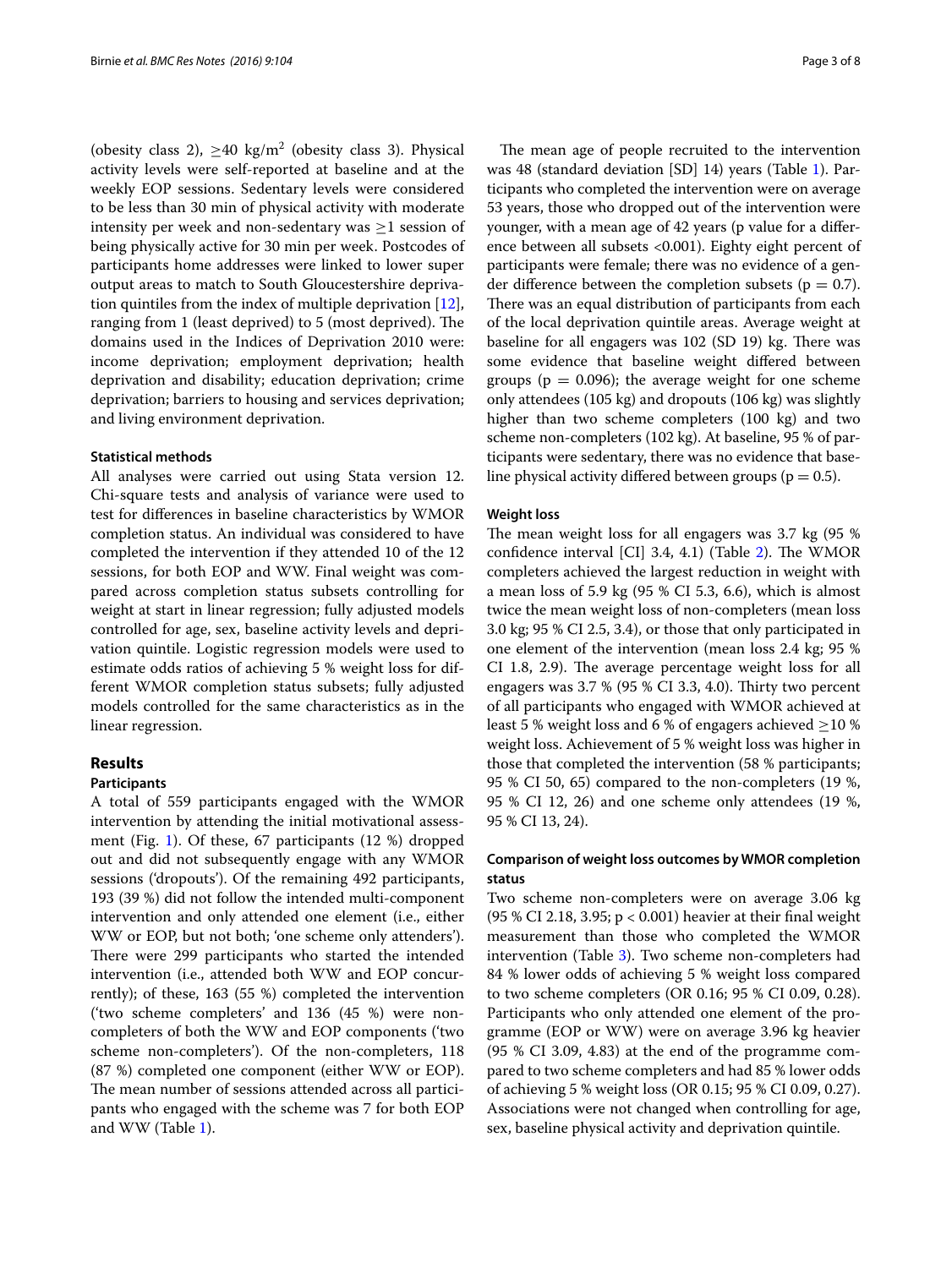

# <span id="page-3-0"></span>**BMI change**

At baseline, 29 % of participants had a BMI in excess of 40 kg/m<sup>2</sup> (obesity class 3) (Table [1](#page-4-0)). All groups show a shift of participants from higher to lower obesity classification from the start to the end of the 12 week intervention (Fig. [2](#page-5-1)). The highest beneficial change of obesity classification is shown by the WMOR two scheme completers, with a shift from 25 to 16 % in obesity class 3 by the end of the intervention, and an increase from 7 to 24 % in the overweight category (BMI 25–29.9, the healthiest obesity classification in the programme).

# **Discussion**

We performed an assessment of the implementation of a weight management intervention in practice. This aimed to contribute to the final development work before such an intervention could be tested in a randomized controlled trial (RCT). Over the 12 week period, 32 % of participants who engaged with the WMOR intervention and 58 % of those who completed the WMOR programme successfully achieved individual clinically important [[13](#page-7-11), [14\]](#page-7-12) weight loss of  $\geq$  5%. Meaningful beneficial shifts were seen in obesity classification for the population group in the programme. At baseline, 95 % participants were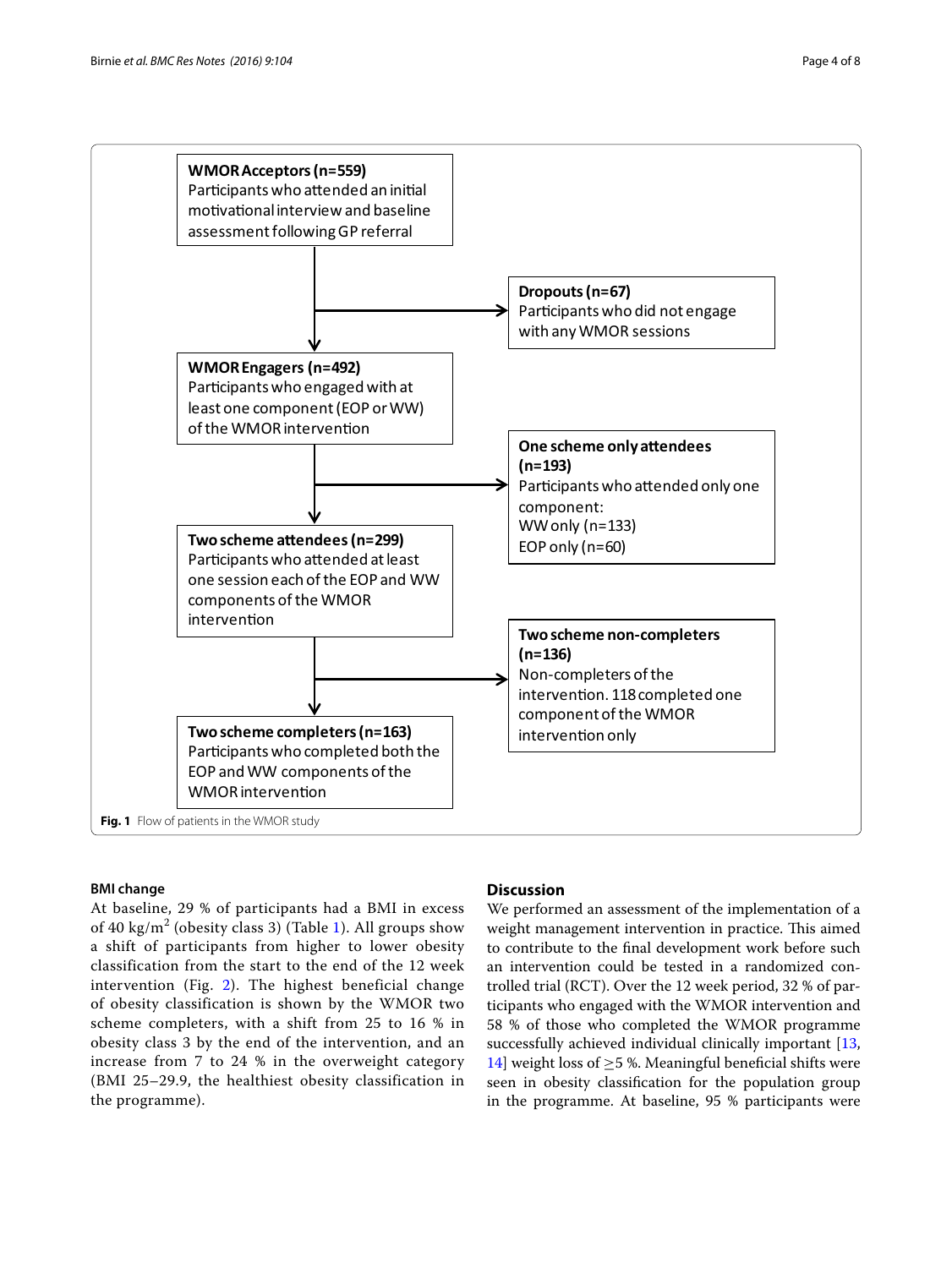|                                   | <b>All WMOR</b><br>acceptors | Two scheme<br>completers | Two scheme<br>non-completers | One scheme only<br>attendees | <b>Dropouts</b> | P       |
|-----------------------------------|------------------------------|--------------------------|------------------------------|------------------------------|-----------------|---------|
| Participants, N                   | 559                          | 163                      | 136                          | 193                          | 67              |         |
| Age, years, mean (SD)             | 48 (14)                      | 53(15)                   | 49 (13)                      | 45 (13)                      | 42 (12)         | < 0.001 |
| Female, N (%)                     | 494 (88 %)                   | 144 (88 %)               | 120 (88 %)                   | 173 (90 %)                   | 57 (85 %)       | 0.735   |
| Deprivation quintile <sup>a</sup> |                              |                          |                              |                              |                 |         |
| 1 (least deprived)                | 96 (20 %)                    | 38 (25 %)                | 19 (15 %)                    | 31 (22 %)                    | 8 (14 %)        |         |
| 2                                 | 91 (19 %)                    | 26 (17 %)                | 27 (22 %)                    | 23 (17 %)                    | 15 (26 %)       |         |
| 3                                 | 96 (20 %)                    | 34 (23 %)                | 21 (17 %)                    | 32 (23 %)                    | 9(16%)          |         |
| $\overline{4}$                    | 92 (20 %)                    | 26 (17 %)                | 28 (23 %)                    | 24 (17 %)                    | 14 (24 %)       |         |
| 5 (most deprived)                 | 96 (20 %)                    | 27 (18 %)                | 29 (23 %)                    | 28 (20 %)                    | 12 (21 %)       | 0.403   |
| Missing data                      | 88                           | 12                       | 12                           | 55                           | 9               |         |
| Baseline characteristics          |                              |                          |                              |                              |                 |         |
| Weight, kg, mean (SD)             | 102(19)                      | 100(18)                  | 102(21)                      | 105 (19)                     | 106(20)         | 0.096   |
| BMI, N (%)                        |                              |                          |                              |                              |                 |         |
| $25 - 29.9$                       | 30 (5 %)                     | 11(7%)                   | 7(5%)                        | $9(5\%)$                     | 3(5%            |         |
| $30 - 34.9$                       | 181 (32 %)                   | 60 (37 %)                | 48 (35 %)                    | 55 (29 %)                    | 18 (27 %)       |         |
| $35 - 39.9$                       | 183 (33 %)                   | 51 (31 %)                | 41 (30 %)                    | 69 (36 %)                    | 22 (33 %)       |         |
| $40+$                             | 164 (29 %)                   | 41 (25 %)                | 40 (29 %)                    | 60 (31 %)                    | 23 (35 %)       | 0.699   |
| Sedentary physical                |                              |                          |                              |                              |                 |         |
| Activity levels, N (%)            | 486 (95 %)                   | 157 (97 %)               | 127 (95 %)                   | 139 (93 %)                   | 63 (95 %)       | 0.513   |
| Mean sessions attended            |                              |                          |                              |                              |                 |         |
| EOP, mean (range)                 | $7(0-12)$                    | $12(11-12)$              | $10(1-12)$                   | $10(2-12)^{b}$               | $0(0-0)$        | < 0.001 |
| WW, mean (range)                  | $7(0-12)$                    | $12(10-12)$              | $7(1-12)$                    | $6(1-12)^{b}$                | $0(0-0)$        | < 0.001 |

## <span id="page-4-0"></span>**Table 1 Characteristics of participants**

<sup>a</sup> South Gloucestershire deprivation quintile

<sup>b</sup> For one-scheme only, calculated for those that attended each single scheme separately

## <span id="page-4-1"></span>**Table 2 Weight loss achieved at 12 weeks**

| N  | Weight loss kg,<br>Mean (95 % CI) | Mean percentage<br>weight loss (95 % CI)                                        | Percent achieving 5 %<br>weight loss (95 % CI) | Percent achieving 10 %<br>weight loss (95 % CI) |
|----|-----------------------------------|---------------------------------------------------------------------------------|------------------------------------------------|-------------------------------------------------|
|    |                                   | $3.7\%$ (3.3, 4.0)                                                              | 32 % (28, 36)                                  | $6\%$ (4, 8)                                    |
|    |                                   | $6.0\%$ (5.4, 6.6)                                                              | 58 % (50, 65)                                  | 12 % (4, 17)                                    |
| 36 |                                   | $2.9\%$ (2.4, 3.3)                                                              | 19 % (12, 26)                                  | 0 %                                             |
|    |                                   | $2.3\%$ (1.8, 2.8)                                                              | 19 % (13, 24)                                  | $4\%$ (1, 7)                                    |
|    |                                   | 492 3.7 (3.4, 4.1)<br>163 5.9 (5.3, 6.6)<br>3.0(2.5, 3.4)<br>193 2.4 (1.8, 2.9) |                                                |                                                 |

sedentary; participants who carried out the EOP element of the intervention will have increased their physical activity levels during the study period. If sustained, these increases may deliver further improvements in health, independent of effects of weight loss and support maintenance of the weight loss achieved for a longer time period [[15\]](#page-7-13). Participants who completed the WMOR programme achieved better outcomes (greater weight loss and achievement of 5 % weight loss) compared to noncompleters and one scheme only attendees (i.e., WW or EOP but not both).

The Lighten Up RCT reported the effectiveness for weight loss of a range of 12 week commercial or primary care led weight loss programmes compared with a minimal control of free activity vouchers [[16\]](#page-7-14). Patients on commercial programmes were more successful in losing weight than those in NHS primary care and pharmacy programmes, at 12 weeks [mean difference 2.3 (1.3–3.4) kg] and the commercial provider used in our study, Weight Watchers, was the most successful of the providers examined. A service evaluation of three commercial providers of NHS primary care slimming on referral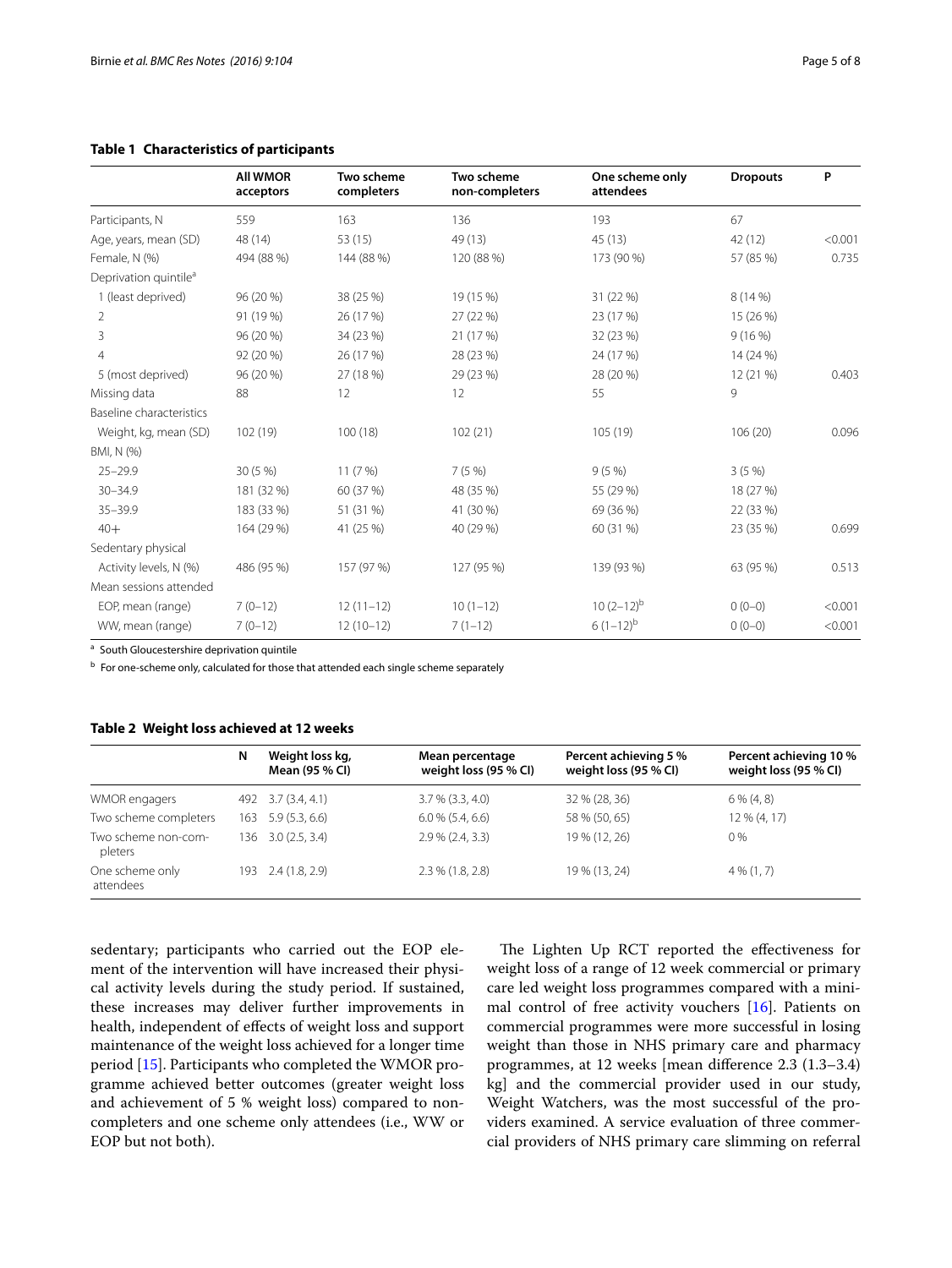| N   | Mean weight difference <sup>a</sup> | Odds ratio for 5 % weight<br>$lossb$ (95 % CI) |
|-----|-------------------------------------|------------------------------------------------|
|     |                                     |                                                |
|     |                                     |                                                |
| 150 | Ref(0)                              | Ref(1)                                         |
| 121 | 3.06 (2.18, 3.95)                   | 0.16(0.09, 0.28)                               |
| 129 | 3.96 (3.09, 4.83)                   | 0.15(0.09, 0.27)                               |
|     | < 0.001                             | < 0.001                                        |
|     |                                     |                                                |
| 150 | Ref(0)                              | Ref (1)                                        |
| 121 | 3.10 (2.20, 4.00)                   | 0.15(0.09, 0.27)                               |
| 129 | 4.05 (3.15, 4.94)                   | 0.16(0.09, 0.28)                               |
|     | < 0.001                             | < 0.001                                        |
|     |                                     | in kg (95 % CI)                                |

# <span id="page-5-0"></span>**Table 3 Final mean weight difference from linear regression and odds ratios for 5 % weight loss from logistic regression by WMOR completion subsets**

 $\overline{a}$  Linear regression model for weight at end, controlling for weight at start

 $<sup>b</sup>$  Logistic regression model for whether 5 % weight loss was achieved</sup>

c Models control for age, sex, baseline physical activity levels and deprivation quintile. Analyses were carried out on participants with complete data across these variables



<span id="page-5-1"></span>in North Somerset found that found WW provided a greater value for money than other providers with lower costs per kg lost, per percentage bodyweight lost and per BMI point change [[17\]](#page-7-15).

Outcomes in our study were similar to an audit of patients referred by the NHS to WW [[18\]](#page-7-16); the average percentage weight loss for engagers in our study was 3.7 % compared to 3.1 %. Our study showed that

clinically useful weight loss of 5 % was achieved by 32 % of engagers and the WW audit showed 33 % of all commenced referrals achieved a 5 % weight loss. The results for engagers from this study were slightly lower than two other non-randomized service evaluations comparing referral to commercial providers at 12 weeks [[17,](#page-7-15) [19](#page-7-17)]. Our multi-component intervention was more intensive which may have led to the lower percentage of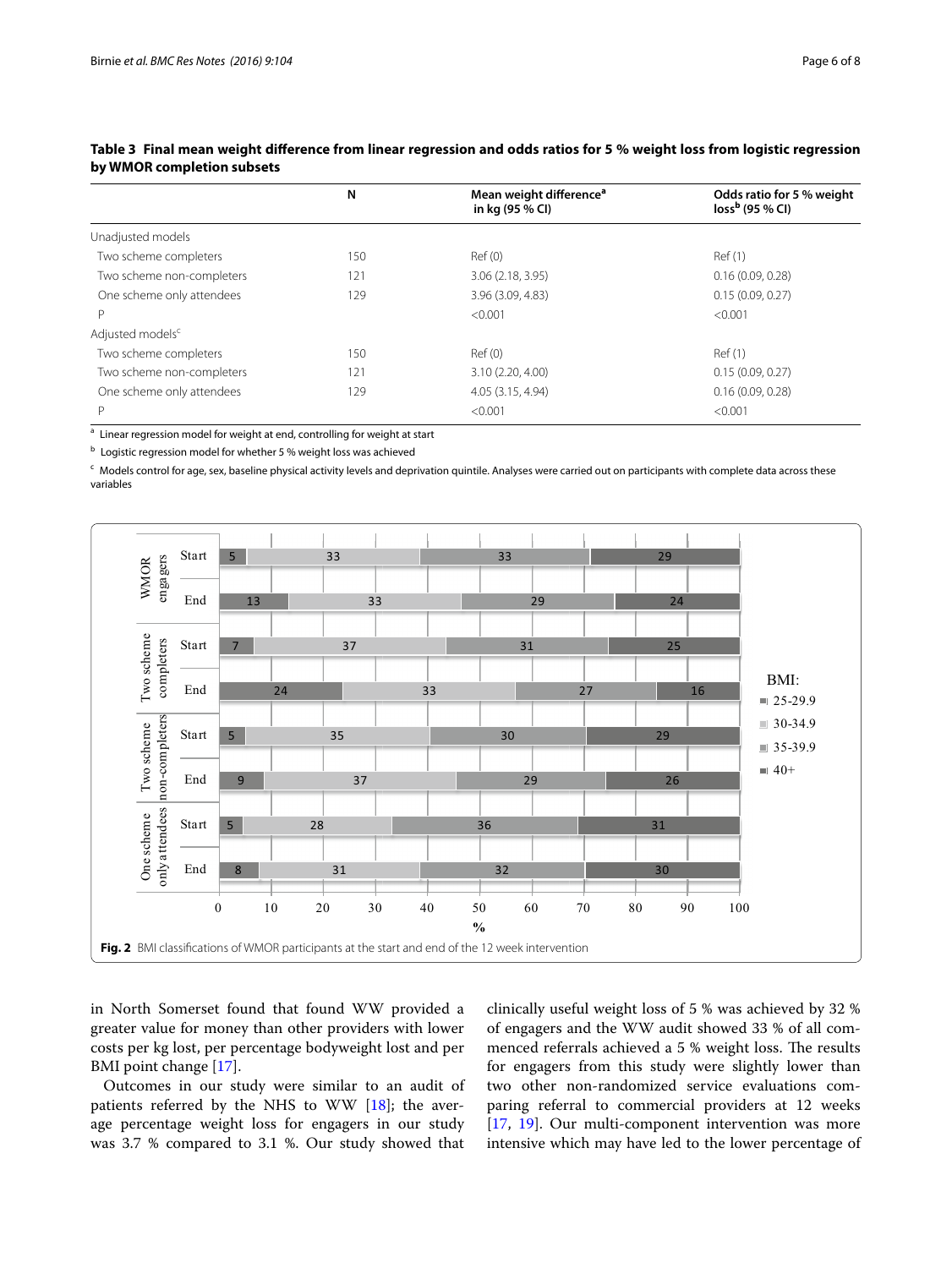completers in the study, 33 % compared to 64 % [[19](#page-7-17)] and 54 % [[17\]](#page-7-15). As in our study, others have found that participants who completed the intervention achieved more weight loss than non-completers [[17,](#page-7-15) [18](#page-7-16)]. When comparing outcomes for completers our results are comparable: NHS South Gloucestershire patients achieved a mean weight loss of 5.9 kg compared to 6.1 kg [\[19](#page-7-17)] and 6.4 kg [[17\]](#page-7-15); and 58 % of completers achieved a 5 % weight loss compared to 61 % [[17\]](#page-7-15). A key aspect to achieving health gains associated with dietary weight loss interventions is to sustain the weight lost and behaviour change achieved beyond 12 weeks. The Lighten Up RCT showed that a 12 week group based programme of weight management can also result in clinically beneficial amounts of weight loss that are sustained at one year [\[16\]](#page-7-14). However, obesity is a chronic, relapsing condition and the sustainability of weight loss achieved in short term interventions cannot be assumed. Around a third of participants who achieved a  $\geq$  5 % weight loss at the end of a 12 week commercial weight management programme regained weight within a year  $[16]$ . Hence, there is scope for improving outcomes from referral to primarily dietary focused lifestyle weight management interventions. Systematic reviews of RCTs have demonstrated that calorie restricted diets alone are more effective for weight loss than physical activity alone [[20–](#page-7-18)[22](#page-7-19)]. It has also been shown that dietary interventions can be enhanced: adding physical activity, particularly supervised physical activity, to dietary interventions increases weight loss by 2–3 kg [\[20](#page-7-18), [23](#page-7-20)] at 1 year of follow up; adding established behaviour change techniques including motivational interviewing to weight loss interventions also increases their effectiveness [[24,](#page-7-21) [25\]](#page-7-22).

This study illustrates the potential benefits of implementing an adult multi-component weight management on referral intervention that includes dietary, physical activity and behavioural change elements, in a community setting. The programme targeted the initiation and establishment of behaviour change for participants. Limited primary care capacity and funding to treat obesity were the drivers for the study to use existing infrastructure based in the community to deliver the intervention components. We achieved a low cost, large capacity accessible intervention. Strengths of the intervention are that it was multi-component, as NICE guidelines recommend [[9\]](#page-7-7). We are not aware of any other studies that have evaluated an intervention with these multiple components in a UK primary care population. The partnership working between PCT, GPs, local authority and Weight Watchers ensured the delivery approach of this integrated multi component service was truly patient centred.

Participants who completed all elements of the intervention achieved the most weight loss, but a major limitation is that the study was observational. It is plausible that completers were more motivated than non-completers, and weight loss differences between groups was due to baseline confounding rather than the effect of the intervention. Individuals were required to have a 'ready to change' attitude to be eligible for the intervention, therefore they may have achieved the observed weight loss over the study period without the intervention. The logical next step would be to carry out an RCT of the multi-component intervention. We do not have data on longer term outcomes of study participants, which would be useful to show whether weight loss is maintained, and further research is needed to assess the long-term clinical outcomes and the cost-effectiveness of referral to a multi-component intervention. An additional limitation was that when participants did not attend the exercise element of the intervention, we could not obtain weight measurements from the EOP sessions. In this case, we used measurements from WW sessions, these were made and recorded by WW group leaders and were not collected for the purpose of research. The intervention was only carried out in one region, South Gloucestershire, and may not be nationally representative. The participants had to have a 'ready to change' attitude, willing to complete both components and be comfortable in a group situation when they joined the programme, and so if this intervention were rolled out more broadly, response rates might be lower than seen here.

## **Conclusions**

We have demonstrated that it is possible to implement a multi-component adult weight management intervention in a community setting. The results from this study suggest the multi-component weight management programme may be beneficial for weight loss for obese individuals, but an RCT is needed to establish effectiveness and to evaluate cost.

#### **Abbreviations**

BMI: body mass index; CI: confidence interval; EOP: exercise on prescription; GP: general practitioner; kg: kilogram; m: metre; MI: motivational interviewing; NHS: National Health Service; NICE: National Institute for Health and Care Excellence; RCT: randomized controlled trial; SD: standard deviation; WMOR: weight management on referral; WW: Weight Watchers.

#### **Authors' contributions**

LT and JC contributed to the study design. CF and JC coordinated the data collection. KB and SP performed the statistical analysis. JS supervised the statistical analysis. JD, JS, JC, KB and SP interpreted the data. KB and JC wrote the first draft of the paper. All authors read and approved the final manuscript.

#### **Author details**

<sup>1</sup> School of Social and Community Medicine, University of Bristol, Bristol, UK.<br><sup>2</sup> NHS South Gloucestershire, Bristol, UK. <sup>3</sup> South Gloucestershire Council, Bristol, UK.